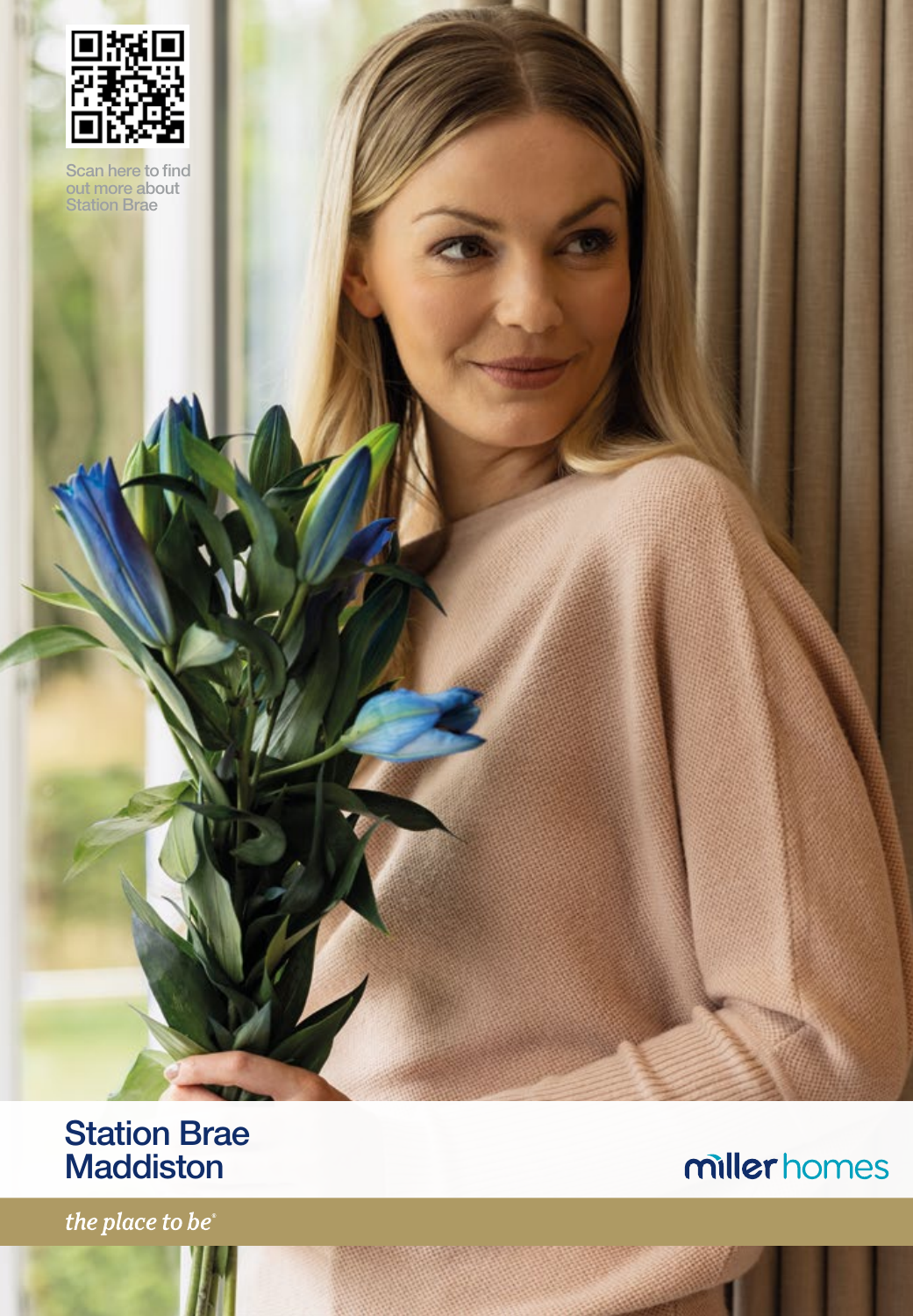In the village of Maddiston, just five minutes drive from the M9 and within four miles of the high streets of Falkirk and Linlithgow, this prestigious selection of three, four and five bedroom new build homes for sale combines an open, semi-rural ambience with excellent local amenities and transport links. In easy reach of Edinburgh, Glasgow and Stirling, it brings an attractive, beautifully landscaped new neighbourhood into an exceptional location.

Welcome to Station Brae...

A new home. The start of a whole new chapter for you and your family. And for us, the part of our job where bricks and mortar becomes a place filled with activity and dreams and fun and love. We put a huge amount of care into the houses we build, but the story's not finished until we match them up with the right people. So, once you've chosen a Miller home, we'll do everything we can to make the rest of the process easy, even enjoyable. From the moment you make your decision until you've settled happily in, we'll be there to help.

Carlton DA

The impact of natural, welcoming light created by the triplewindowed, dual aspect lounge is further enhanced by the dual aspect kitchen with its french doors adding a focal point to the dining area. The principal bedroom, incorporating en-suite facilities, presents a private retreat with a dash of luxury.

#### Development **Summary**

Please note, this brochure is purely a summary introductory guide to the Station Brae development. Further in-depth information is available on our website. In addition, the QR codes shown throughout will take you straight to the appropriate information online.

# HH الأكافيا

Important Notice: Although every care has been taken to ensure the accuracy of all the information given, the contents do not form part of any contract, or constitute a representation or warranty, and, as such, should be treated as a guide only. Interested parties should check with the Development Sales Manager and confirm all details with their solicitor. The developer reserves the right to amend the specification, as necessary, without prior notice, but to an equal or higher standard. Please note that items specified in literature and showhomes may depict appliances, fittings and decorative finishes that do not form part of the standard specification. The project is a new development which is currently under construction. Measurements provided have not been surveyed on-site. The measurements have been taken from architect's plans, and, as such, may be subject to variation during the course of construction. Not all the units described have been completed at the time of going to print and measurements and dimensions should be checked with the Development Sales Manager and confirmed with solicitors.





#### Halston

Designed for maximum practicality and convenience, the kitchen shares the ground floor with a living and dining room where french doors opening to the garden fill the interior with fresh, natural light. In addition the principal bedroom has a useful store, and there is a cupboard in the hall and under the stairs.



Scan to view floorplans

#### Riverwood

The open, flexible layout of the kitchen and dining room, with its french doors and convenient self-contained laundry space, offers both a relaxed family area and a convivial backdrop to entertaining. There is an en-suite principal bedroom and the fourth bedroom could become a useful home office.



1,219 sq ft

Scan to view floorpla



the delightful principal bedroom includes an en-suite shower and a sumptuous dressing area.





回線回

醱

#### Langwood A bay window and double doors give the lounge a classic elegance that complements' the bright, relaxed family kitchen and dining room with its feature

luxurious L-shaped en-suite principal bedroom.

Scan to view floorplans

m

H

3 Bed 900 sq ft

4 Bed 1,349 sq ft

**Fulton** 

The lounge opens, through a separate lobby, into a beautifully designed kitchen and dining room where french doors keep the room light and airy, and make outdoor meals a tempting option. One of the three bedrooms features an en-suite shower and there is a useful storage cupboard on the landing.

#### Lockwood

can to view floorpla

回線回

4 Bed 1,150 sq ft

Hazelwood

The lounge opens on to a lightfilled family kitchen, a beautifully designed space with feature french doors adding extra appeal to the dining area. With a separate laundry, a useful cupboard in the fourth bedroom and an en-suite principal bedroom, this is a practical, attractive home.

The elegantly proportioned exterior reflects the immense prestige of this exceptional family home. From the lounge's bay window to the feature staircase with half landing, from the french doors of the dining room to the en-suite showers in the principal bedroom, comfort is combined with visual appeal.





口線口 回路 Scan to view floorpl

4 Bed 1,446 sq ft Scan to view floorplans



釅



釅

回怒回

3 Bed 897 sq ft

Scan to view floorplans



醪 ПS.

回波回

french doors. There is a separate laundry room and a study, and the four bedrooms include a

回探回

▓▓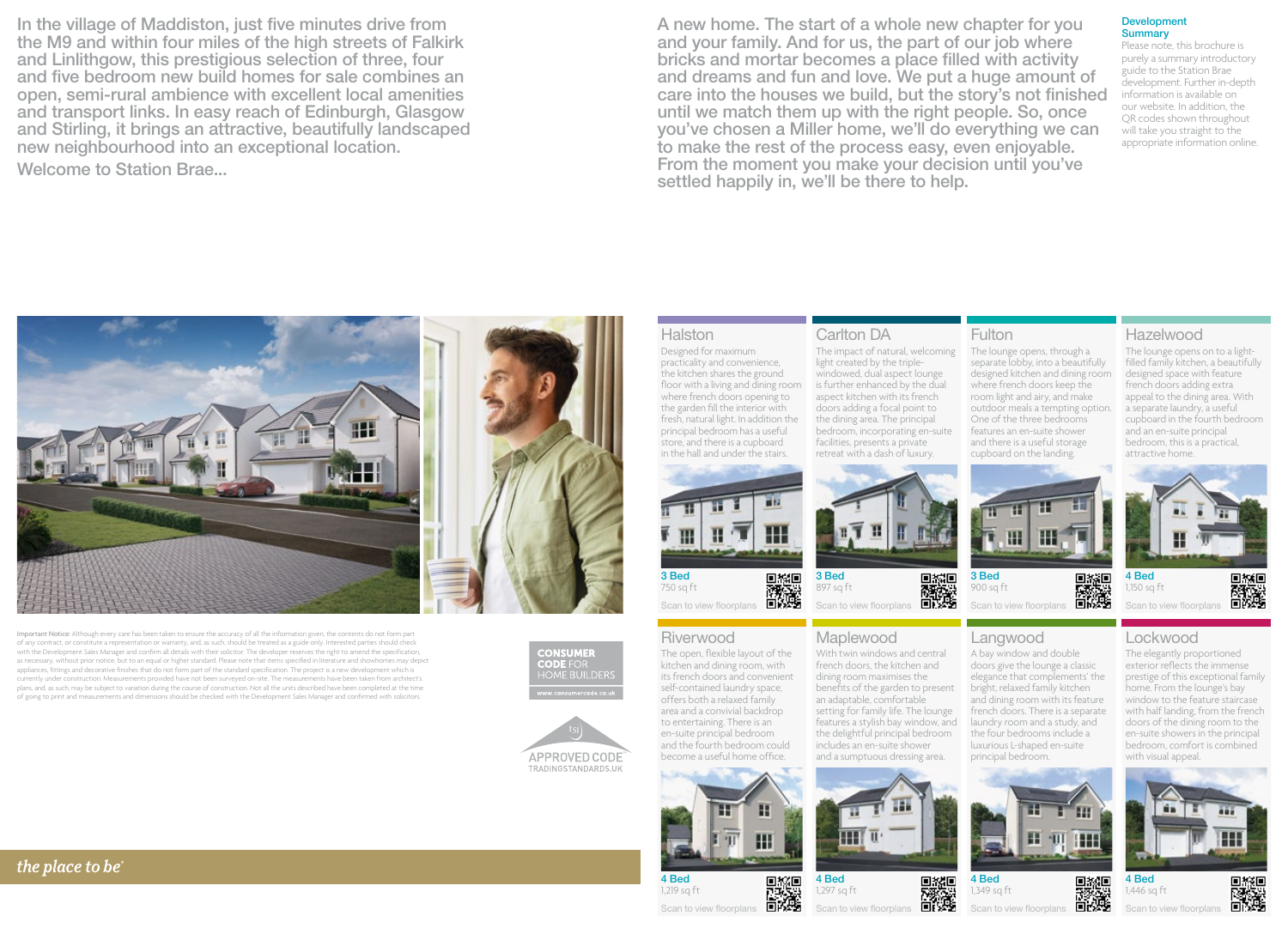#### Download our free QR reader

Throughout our showhomes, or in some of our brochures, you'll see QR codes. The codes on stickers beside appliances in the showhome link to informative 'how to' videos about that particular feature. The codes in the brochures take you to visualisations of a specific home, or of the whole development. So just download the free reader via the Miller Homes website, the App Store or Google Play, and you'll have expert advice and information at your fingertips.

It's another of the little ways we try to help.



millerhomes.co.uk/QRapp

The artist's impressions (computer-generated graphics) have been prepared for illustrative purposes and are indicative only. They do not form part of any contract, or constitute a representation or warranty. External appearance may be subject to variation upon completion of the project. Please note that the siteplan is not drawn to scale.

#### Elmford

Double doors open to combine the lounge, dining room and kitchen into a single space from bay window to french doors, an unforgettable setting for relaxed social gatherings. With five bedrooms, two of which have en-suite showers, this is a home capable of accommodating the largest family in comfort.